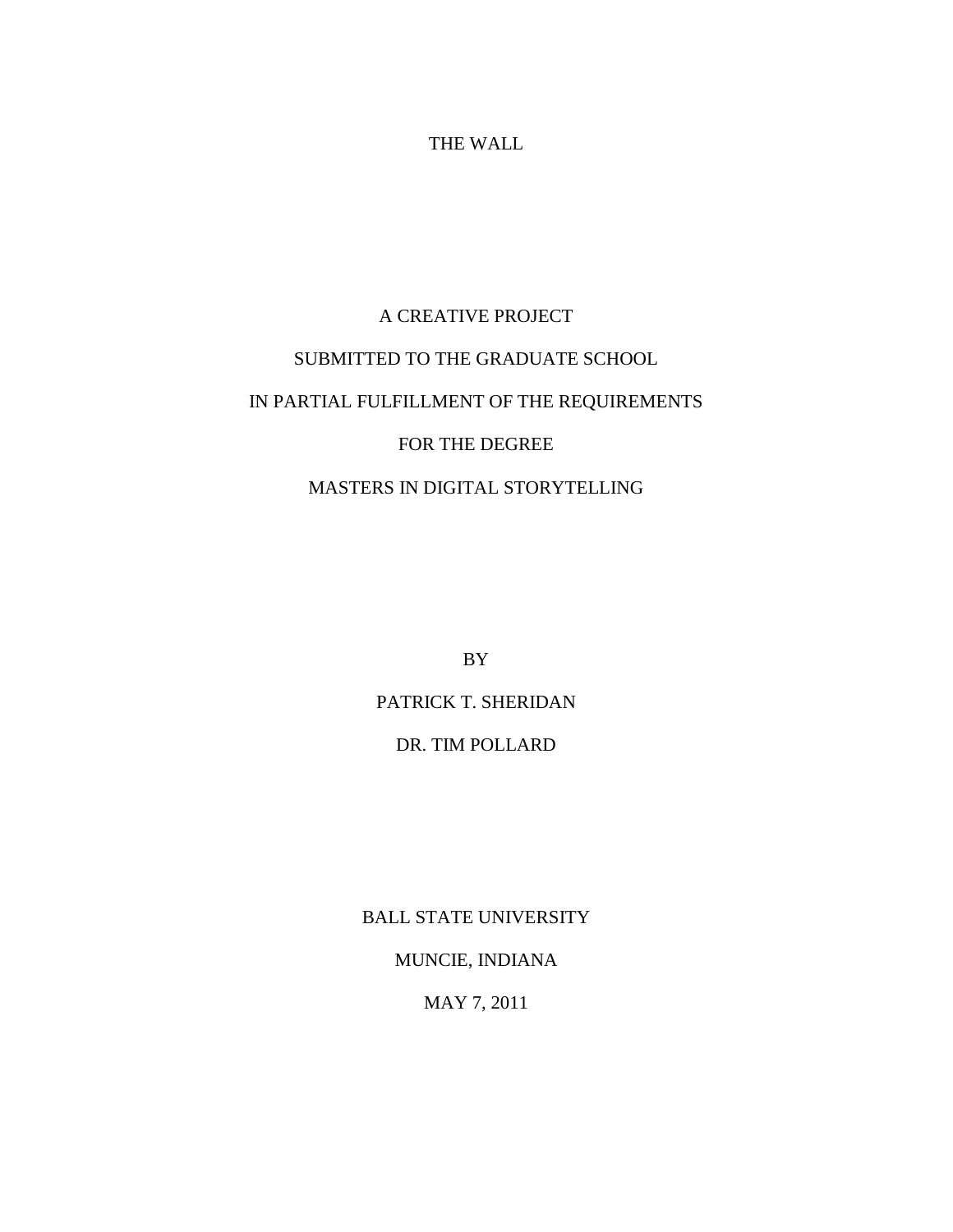## **TABLE OF CONTENTS**

| Chapter IV. GENRE TECHNIQUE WHEN APPLIED TO THE   |  |
|---------------------------------------------------|--|
|                                                   |  |
| Chapter V. FOUND FOOTAGE AND EDITING TECHNIQUES15 |  |
|                                                   |  |
|                                                   |  |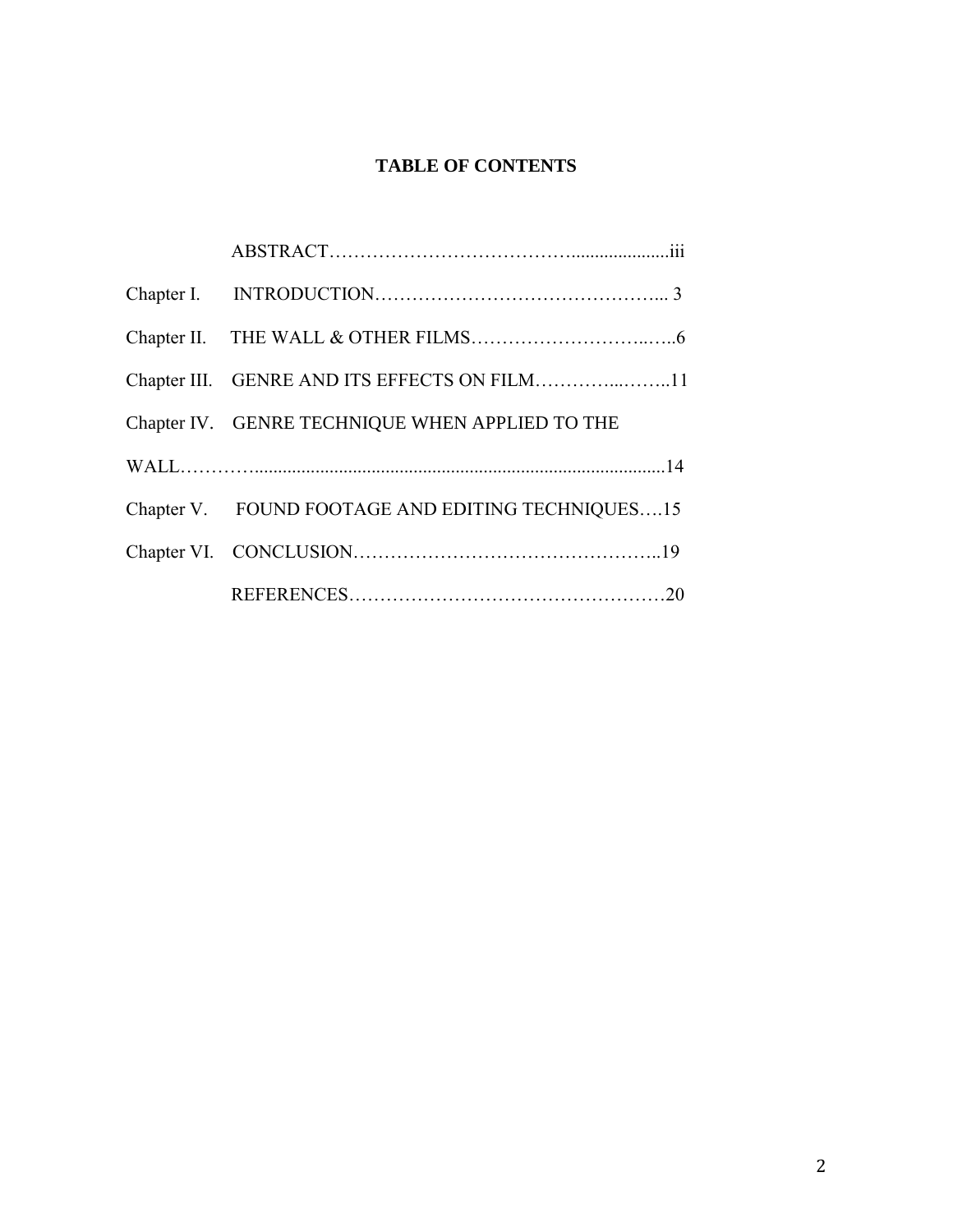#### 1. Introduction

The notion of genre existing in film has always confounded me. How do you label a film under one particular genre when it is clearly evident that multiple genre labels can be used for that very film? Secondly, what are the risks of multi-genre films and do they serve to introduce moviegoers to film genres they normally wouldn"t be interested in or alienate them? Also, which multi-genre films most successfully and unsuccessfully try this filmmaking approach? Furthermore, is genre something tangible or is it more abstract in nature? Lastly, I will examine my creative project *The WALL* through various lenses including its status as both a mockumentary and as a "found footage" film, discuss what worked and what didn"t work during the production, and finally attempt to label this creative project under one genre.

According to Janet Staiger (1997), noted author and professor of communication at the University of Texas at Austin, in *Hybrid or Inbred: The Purity Hypothesis and Hollywood Genre History*, "Hollywood films have never been "pure" – that is easily arranged into categories. All that has been pure has been sincere attempts to find order among variety" (p. 6). Staiger goes on to state that she is not trying say that patterns do not exist in film. They do, and have so since the very beginning. She is merely trying to make the case that not all films fit as neatly into one genre or the other as some would presume.

This idea is crucial when it comes to my creative project, *The WALL*. *The WALL* is about a man – Wally Skwarzek - claiming to be a vampire hunter. He convinces an amateur documentary filmmaker to film what a day in the life of a vampire hunter is like for him, and promises to finish that day with a hunt that should result in one or more dead vampires.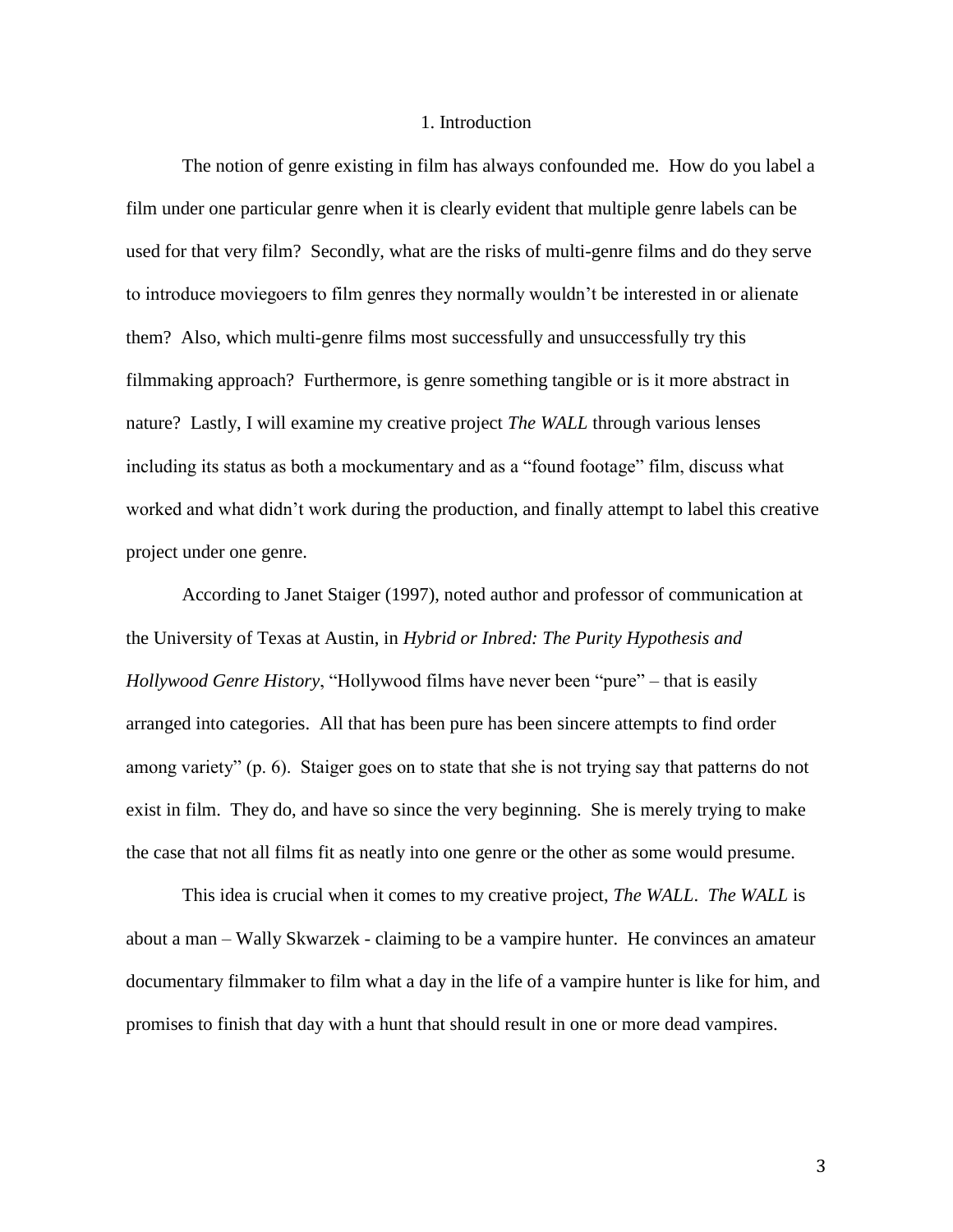Undoubtedly, the first thing that comes to mind when discussing vampires is the horror genre.

Herein lays the conundrum when attempting to label *The WALL* as a horror movie. Despite the subject matter, *The WALL* primarily comes across as a comedy. In fact, there is not a moment of violence or horror until the last five minutes of the film, and the actual vampire does not make its appearance until the final minute. In essence, *The WALL* is not about vampires at all. The main narrative of the film is driven by a need for Wally to connect with somebody, anybody, in a more profound way than just through casual social contact. Wally Skwarzek is a man who has lost his family...a man with no future and a tragic past. He reaches out to this documentary filmmaker out of depression and loneliness rather than cockiness or assuredness of his skills as a vampire hunter.

Despite these tragic elements, *The WALL* very much remains a comedy at heart. Wally is obviously aware of the pathetic nature of his life on a subconscious level, but on a conscious level he claims to be the greatest vampire hunter to ever live. He also boasts that he has bedded more women than even the most notorious of lovers; fictional or otherwise. His attitude allows for several comedic moments throughout *The WALL* as he claims to be one thing, while footage played simultaneously suggests otherwise.

Based on that description alone, I can point out at least three different genre labels that can be applied to this creative project: horror, comedy, and drama. Tragedy would also fit nicely in there as well, although it is rarely used as a genre label in film. According to Howard Barker (1997) in *Arguments for a Theatre*, "Tragedy is the greatest art form of all. It gives us the courage to continue with our life by exposing us to the pain of life" (p. 209). I believe that genre is completely subjective and many films fall under multiple genres with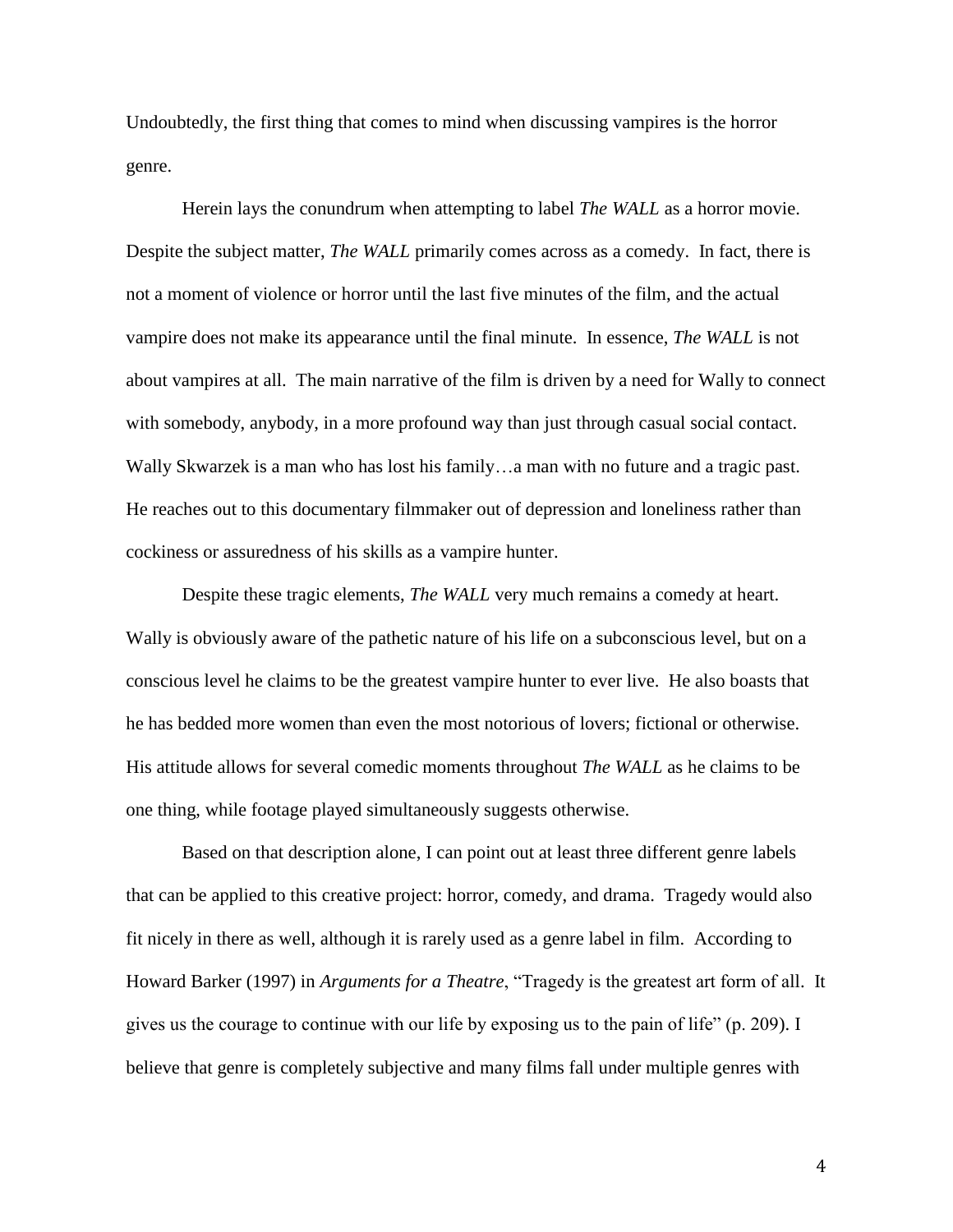the additional factor of how each audience member perceives it. One of my main goals in creating *The WALL* was to illustrate the dichotomous nature of movie genres as they are connected and yet divergent in nature.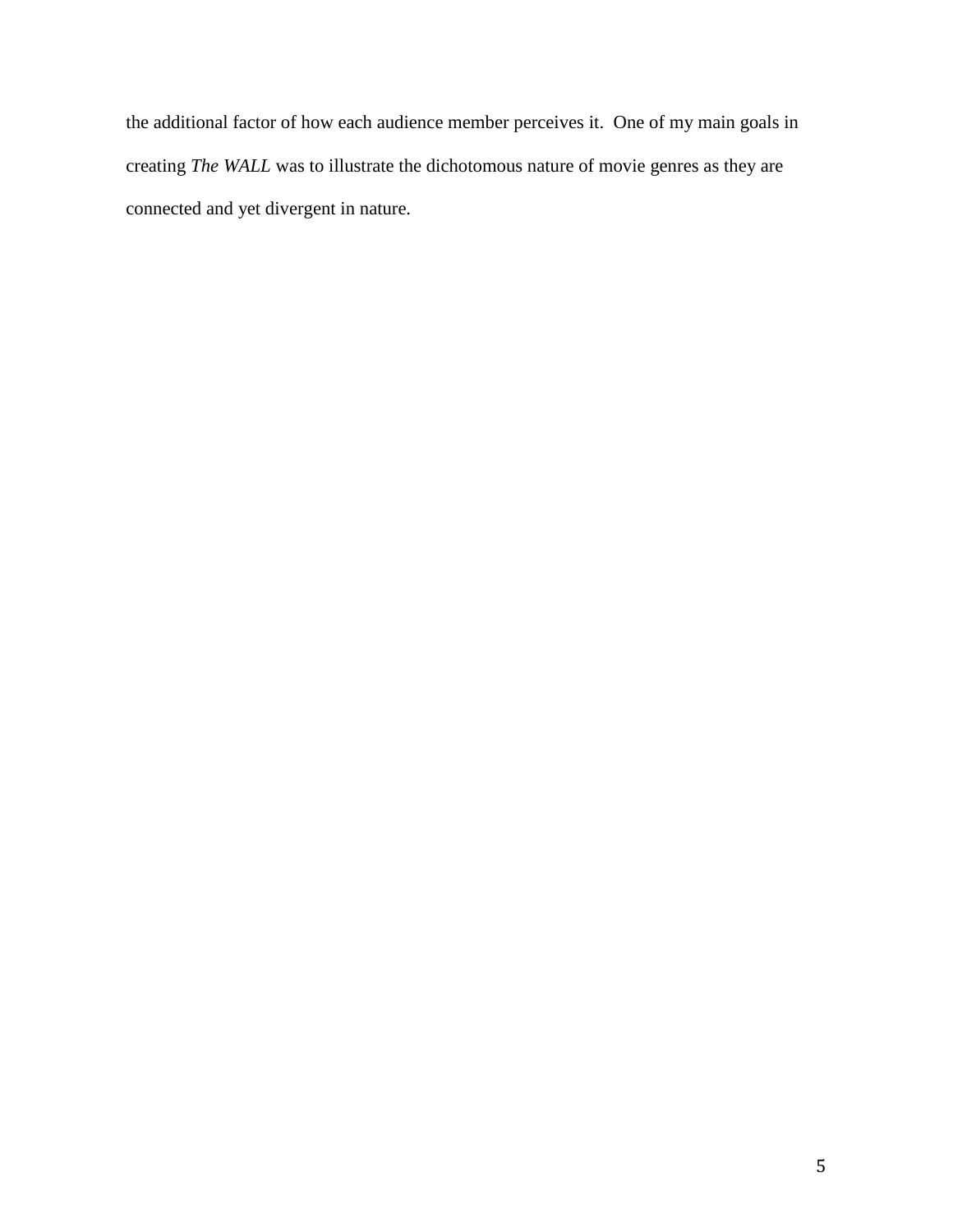#### 2. *The WALL* & Other Films

There are many films that influenced the writing of *The WALL*, but one film in particular is *Shaun of the Dead*, starring Simon Pegg and Nick Frost, and directed by Edgar Wright. *Shaun of the Dead* was advertised as a rom-com-zom – a romance, comedy, and zombie film. These are the three distinct genres that *Shaun of the Dead* effortlessly shifts between throughout its running time. This is exactly what I was referring to previously; the blending of different genres in one film to create a hybrid genre. In *Shaun of the Dead*, despite the obvious genre mixing as a source of influence, I also found inspiration from the way the filmmakers elicited comedy out of the horror.

According to Roger Ebert (2004), in his review of *Shaun of the Dead*: *Shaun of the Dead*, written by Simon Pegg and Edgar Wright and directed by Wright, is a send-up of zombie movies, but in an unexpected way: Instead of focusing on the Undead and trying to get the laughs there, it treats the living characters as sitcom regulars whose conflicts and arguments keep getting interrupted by annoying flesh-eaters (p. 1).

The vampires themselves are not the humorous element of *The WALL*; rather, the hilarity, along with a liberal dose of absurdity, is embodied within the vampire hunter himself. He swears constantly and is loud and ignorant. He is sometimes intentionally and often unintentionally racist and sexist. None of the humor comes from an appearance by vampires, but rather it comes from the character of Wally Skwarzek.

Quentin Tarantino and Robert Rodriguez are filmmakers that know a thing or two about genre mashing. From Tarantino"s revenge/kung fu infused Kill Bill to Rodriguez"s half horror, half absurdist comedy lo-fi masterpiece, *Planet Terror*, both filmmakers have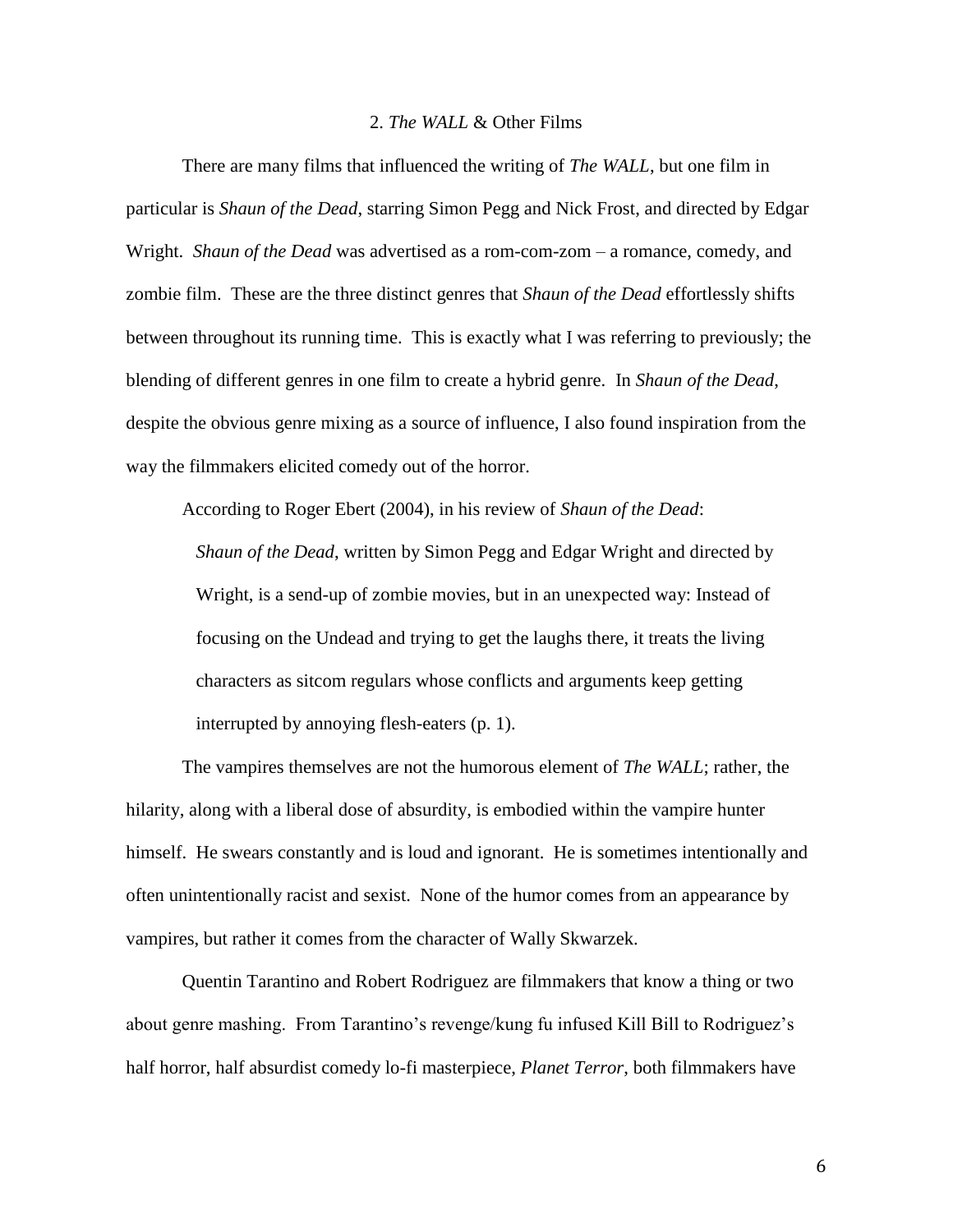shown a penchant for taking two unrelated genres and melding them together to create fresh, exciting, and unique films.

Arguably their crowning achievement in multi-genre filmmaking is the horror/hostage/comedy extravaganza *From Dusk Till Dawn*. Directed by Rodriguez and with a screenplay written by Tarantino, *From Dusk Till Dawn* is a tour de force of the amalgamation of different genres. According to Roger Ebert (1996), "*From Dusk Till Dawn* resembles one of those mythological creatures stitched together out of two different species, like a bull with a man's torso. In this case, we get half of a hostage movie, and half of a vampire gore-fest" (p. 1).

Ebert goes on to state that while Rodriguez is adept at creating such a multi-genre smorgasbord, that it is obvious that Tarantino is truly the master of this art. He also states that your average moviegoer will either love or hate the film, but expands upon that comment by analyzing how Tarantino crafted the script. "Actually, a lot of people will hate half of the movie and like other half" (p. 1). Ebert describes how the first half of the film is very much in the vein of *Pulp Fiction* with smart, snappy dialogue and quirky touches, while the last 60 minutes of the film turns into a bloody massacre with vampires and humans being killed in various creative ways (p 1).

While Ebert claims to enjoy the film as a whole, he does state that he would have preferred the film to resolve its conflicts with brains rather than brawn. This problem that he faced while watching *From Dusk Till Dawn* is one of the key components of this analysis. One of the risks of creating a multi-genre film is the possible alienation of certain moviegoers. In the case of *From Dusk Till Dawn*, fans of Tarantino may expect an entire film of quick, witty banter with sporadic amounts of violence occasionally thrown in which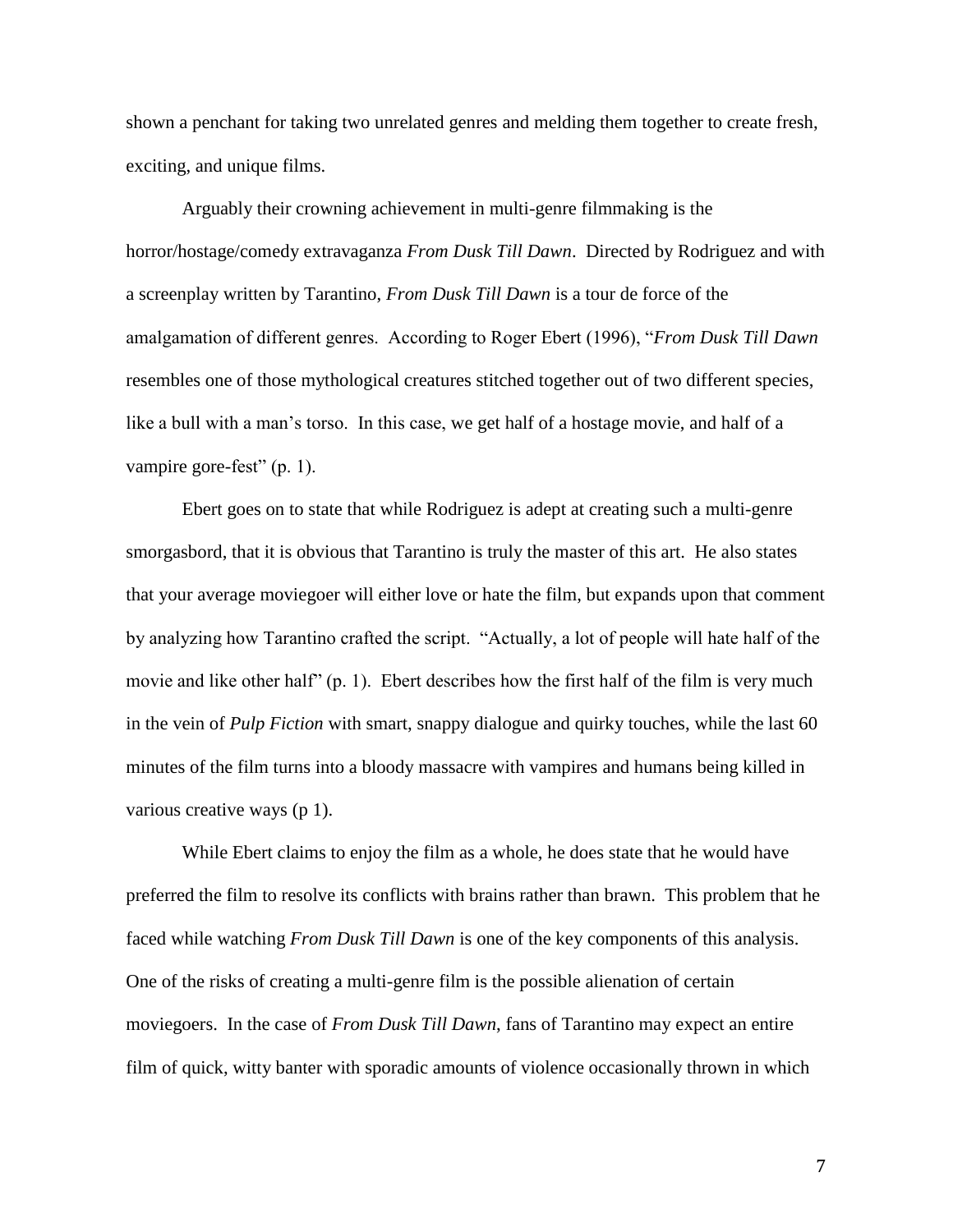is exactly what they get for the first half of the film. As Ebert discusses, however, the film abandons most of the banter for bloodshed near the end (p. 1). This drastic difference in tone would undoubtedly turn some viewers off and ruin the film for them.

Conversely, the very reasons a film like *From Dusk Till Dawn* would alienate some moviegoers is the exact same reason it would enthrall others. Fans of dark comedy mixed with even darker violence would enjoy *From Dusk Till Dawn* immensely from start to finish. While Ebert doesn"t hold the second half of *From Dusk Till Dawn* in as high regard as the first half because of what he alludes to as a de-evolution in storytelling, it must be stated that while yes, the quips do come less frequently near the end of the film, the characterization of each character is not completely abandoned in favor of mindless violence. The characters' motivations are still the same and are consistent with the first half of the film and there are still many comedic moments in the midst of beheading vampires and trying to stay alive. This model of examining multi-genre films, especially the ones with such stark contrasts in tone from beginning to end, can be applied to not only *From Dusk Till Dawn*, but any film featuring multiple genres.

There are countless films that utilize the multi-genre approach, but the ratio from good to bad films usually weighs in favor of the latter. For every *From Dusk Til Dawn* or *KICK-ASS* there is a *Blue Streak*, *Killer Klowns from Outer Space*, *Cannibal Women in the Avocado Jungle of Death*, or any Uwe Boll film. *KICK-ASS* balances action, drama, and comedy effortlessly, particularly when it comes to leading man Aaron Johnson.

According to Chris Bumbray (2010), in his review of *KICK-ASS*:

He"s funny as the impossibly geeky hero, but what"s great about Johnson is that he"s also able to pull off some of the more dramatic scenes after this takes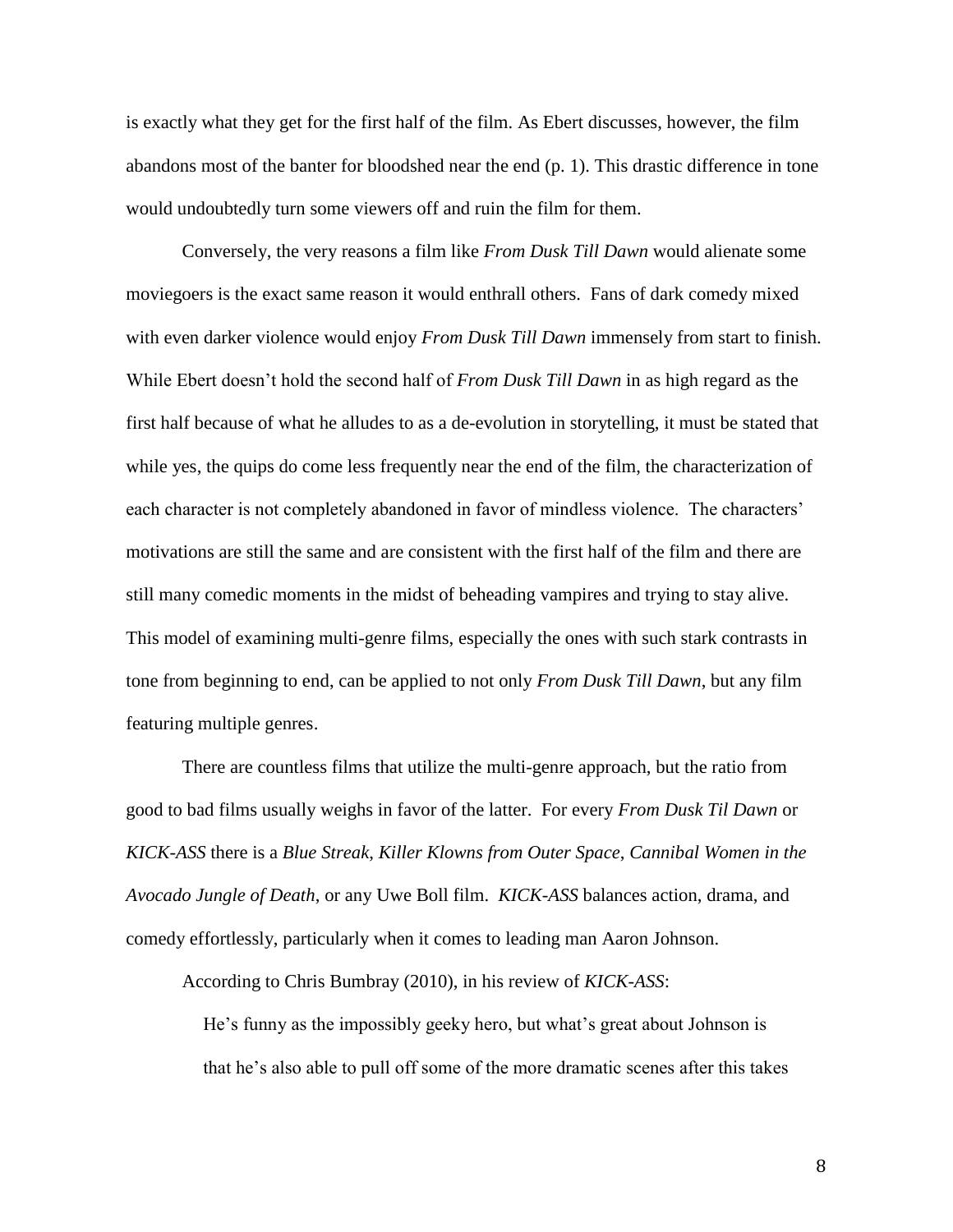a dark turn during the final act. Now, some people may complain that the tone of the film is inconsistent, but it worked for me, as there is a certain point when the film starts to take itself somewhat seriously, but thanks to the skill both in front and behind the camera, the transition is seamless (p. 1).

When writing and filming *The WALL*, I strove to accomplish exactly what *KICK-ASS* managed to achieve; a good balance of comedy and drama that is embodied by the main protagonist. For every ridiculous or crude comment uttered by Wally Skwarzek, there was also a touching moment where he was able to lower his defenses, or his "wall", and give the viewers a little more understanding into his pathos and why he behaves the way he does. Admittedly, Wally *does* often favor rude remarks over sentimentalism, but still, the balance is there. However, due to budgetary restraints and not having a professional actor to portray Wally Skwarzek, I feel this aspect of *The WALL* could have been done better if given more time to produce this project.

In stark contrast to the superiorly crafted *KICK-ASS* we have one of the worst examples of a multi-genre film in Uwe Boll"s *Postal*. This is a film that tries to mine the tragedy on September 11, 2001 for comedy and fails miserably. Film critic Chris Carle (2008) most succinctly summarizes everything that is wrong with this film in his review:

> The sequence begins with two Arab terrorists in the cockpit of one of the planes headed to the Twin Towers. They are arguing about the number of virgins they are going to get once they ascend to heaven or their sacrificial act… The moment is pure black comedy, and works once you get over the horror of the joke. But the second the plan collides with one of the towers, it ceases to be funny, much like the dark humor of the French film *Man*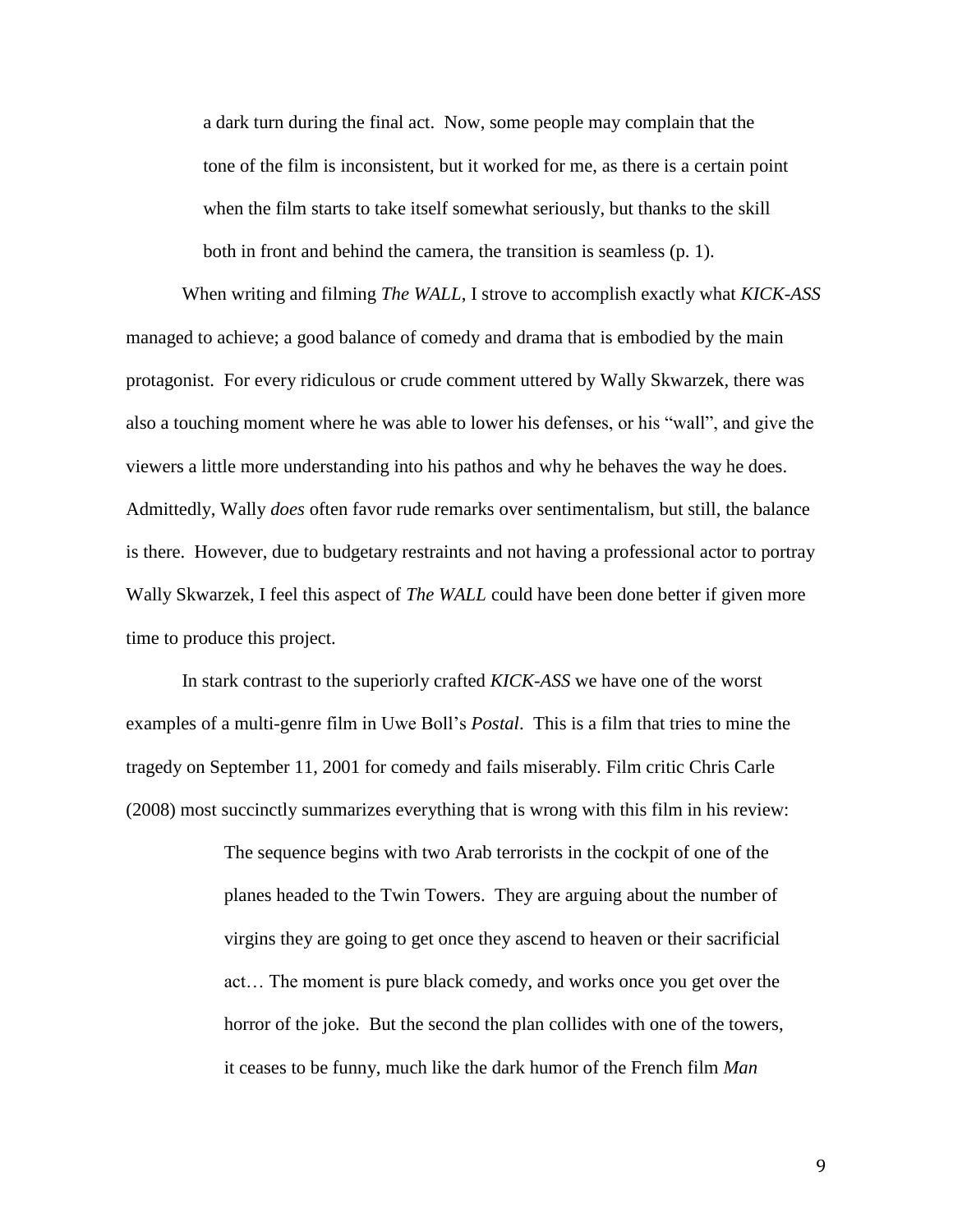*Bites Dog* turns on the audience midway through. In that film, the shift in tone is designed to make you think about what you"ve been laughing at. In Boll"s film, there is no shift in tone, there is [sic] shift in audience perception, which is a problem that plagues the movie (p. 1).

*Postal* is supposed to be a satire about the American way of living, but Boll is never fully able to establish this and it comes across as a mean spirited film with no substance. There is a long list of films that aimed to utilize the multiple genre approach to filmmaking that failed miserably, but *Postal* is certainly near the top of that list.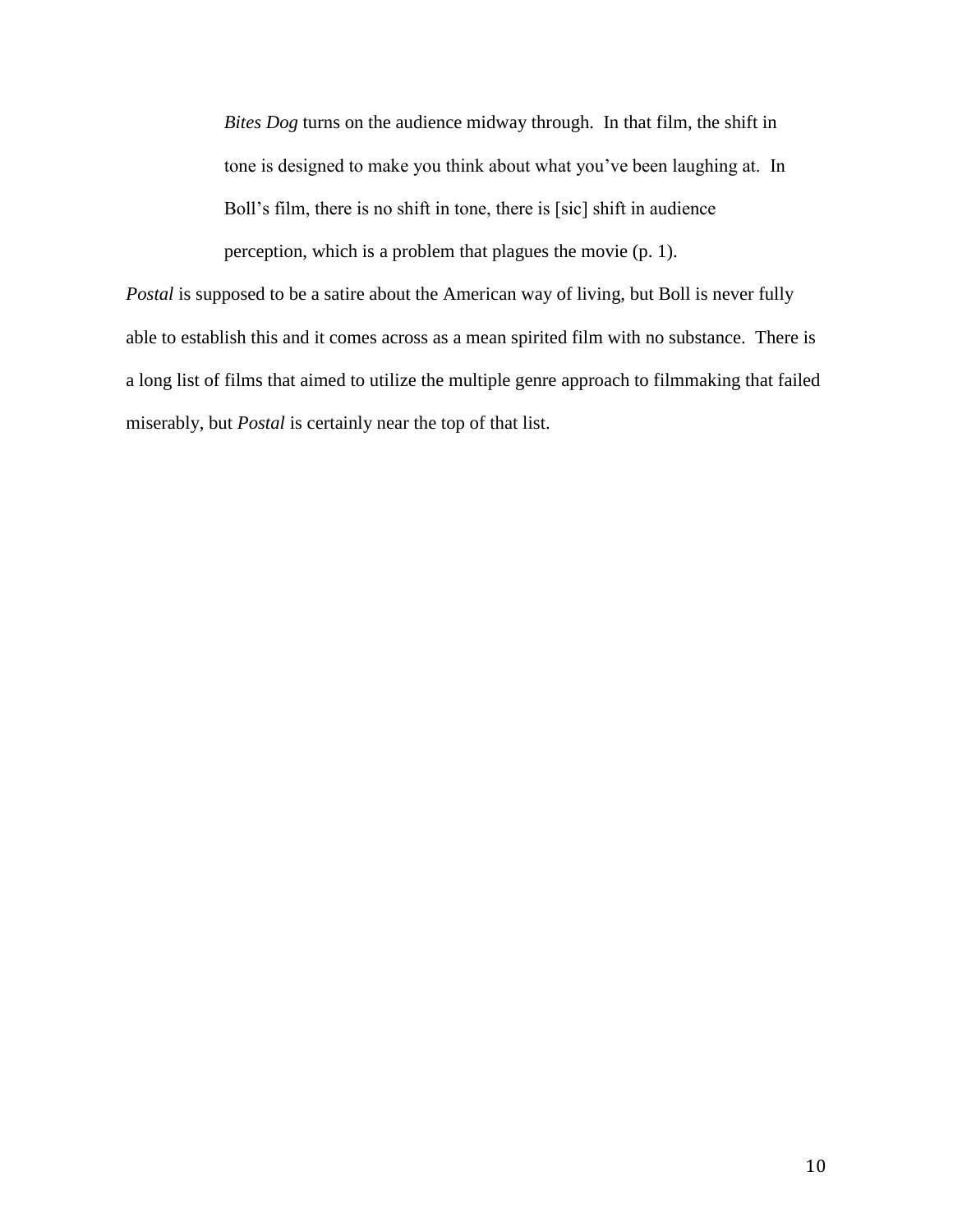#### 3. Genre & its Effects in Film

It can be argued that genre existing in film is a necessity. Some moviegoers like to know which movie to see based on their own personal preference. According to Daniel Chandler (1997), a British visual semiotician at the department of Theatre, Film [sic] and Television Studies at Aberystwyth University in his document *An Introduction to Genre Theory*, "Genre provides an important frame of reference which helps readers to identify, select [sic] and interpret texts" (p. 7). While the medium he chooses to discuss here is text, it can be argued that the exact same analytic approach can be done for film as well.

But is genre something tangible that we can look at objectively? Or is it more abstract, subjective, and possibly even damaging to creativity, only really benefitting those that wish to pigeonhole certain films underneath a blanket definition? Chandler goes on to state that the problem with genre theory begins with definition:

The classification and hierarchical taxonomy of genres is not a neutral and "objective" procedure. There are no undisputed "maps" of the system of genres within any medium (though literature may perhaps lay some claim to a loose consensus). Furthermore, there is often considerable theoretical disagreement about the definition of specific genres. "A genre is ultimately an abstract conception rather than something that exists empirically in the world,' notes Jane Feuer (1992, 144). One theorist's *genre* may be another's *sub-genre* or even *super-genre* (and indeed what is *technique*, *style*, *mode*, *formula* or *thematic grouping* to one may be treated as a *genre* by another) (p. 1).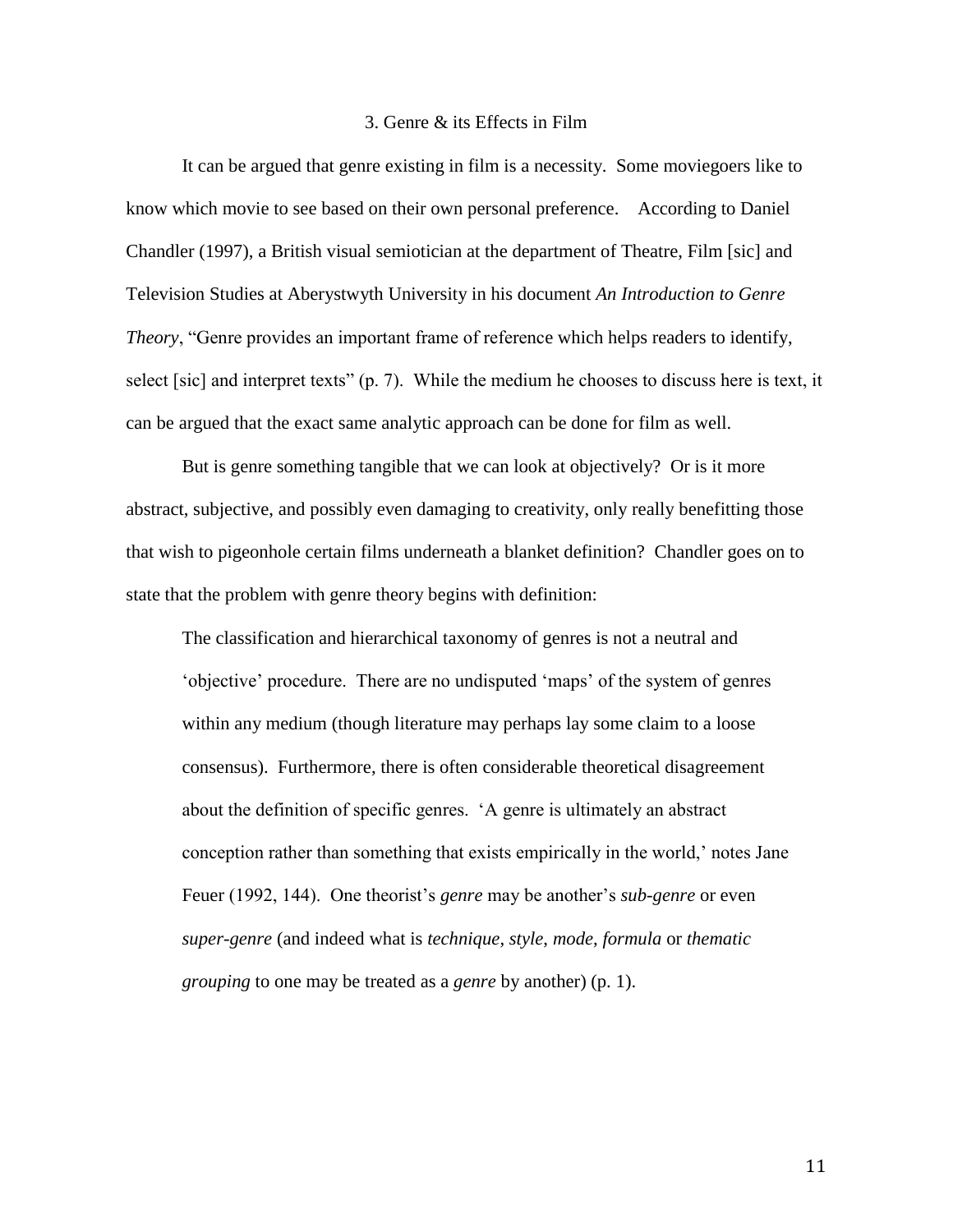While Chandler obviously has his qualms with genre labeling by theorists, he states that even if the professionals abandoned the notion of genre altogether, people would still classify what they read and watch by genre:

> How we define a genre depends on our purposes; the adequacy of our definition in terms of social science at least must surely be related to the light that exploration sheds on the phenomenon. For instance (and this is a key concern of mine), if we are studying the way in which genre frames the reader"s interpretation of a text then we would do well to focus on how readers identify genres rather than on theoretical distinctions. Defining genres may be problematic, but even if theorists were to abandon the concept, in everyday life people would continue to categorize texts (p. 3).

Can genre be a hindrance to creativity? Chandler believes so, but admits that he is in the minority when it comes to this idea. "From the traditional Romantic perspective, genres are seen as constraining and inhibiting authorial creativity. However, contemporary theorists, even with literary studies, typically reject this view" (p. 6).

While Chandler's own opinions on genre obviously tend to skew to the negative side of the spectrum, he admits that genre analysis does reap some benefits.

"In addition to counteracting any tendency to treat individual texts in isolation from others, an emphasis on genre can also help to counteract the homogenization of the *medium* which is widespread in relation to the mass media, where it is common, for instance, to find assertions about the "effects of television" regardless of such important considerations as genre" (p. 10).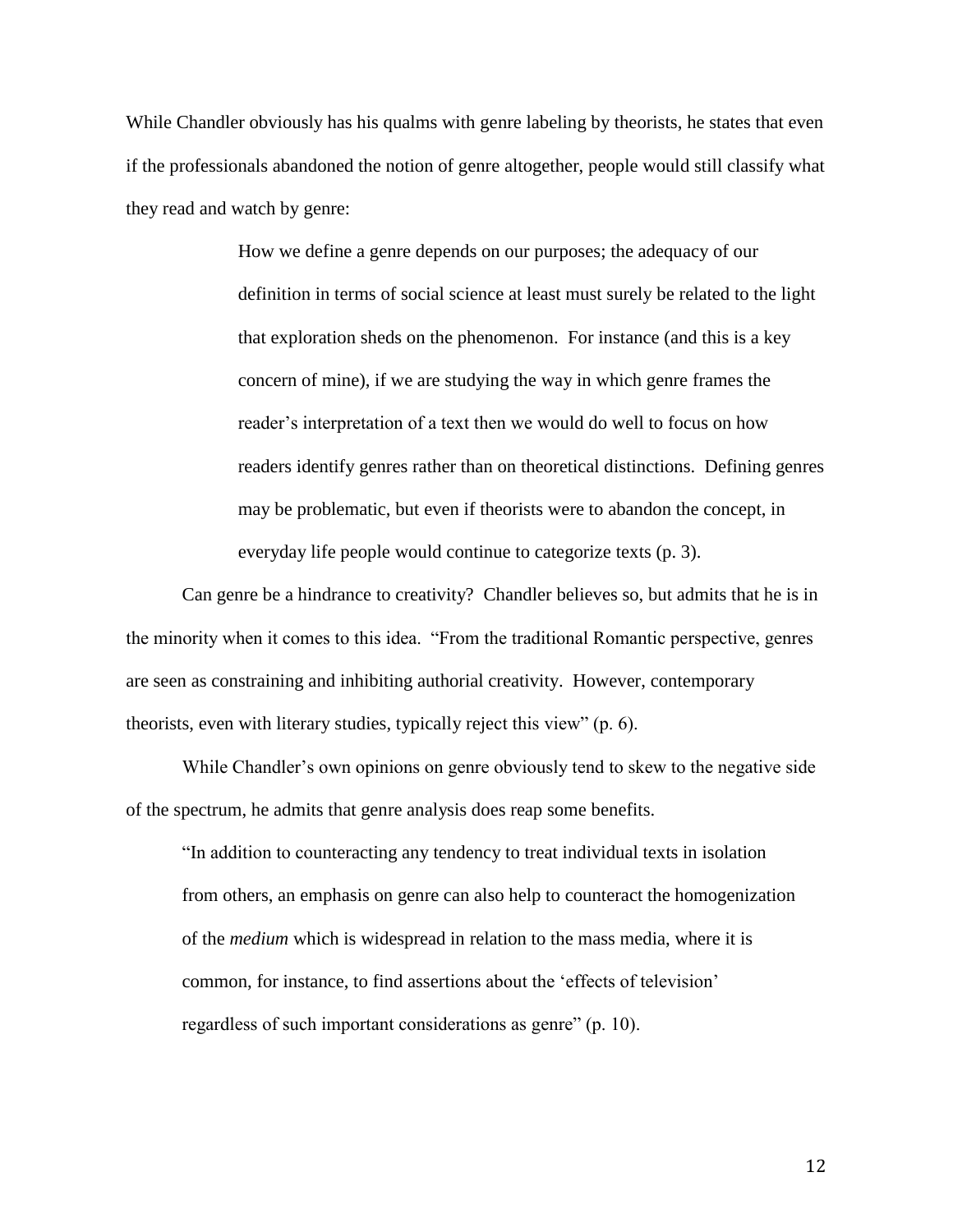This aspect of genre analysis is extremely important when dealing with blanket statements that try to label all of television or all of film as having harmful effects on the populace. In this instance, genre analysis serves as a buffer to protect certain films from such simplifications.

Chandler (1997) states that while his own personal opinion on genre is still vague, many theorists are in agreement that genre also helps to create an understanding between the creators of the work and the readers or viewers consuming the product. "From the point of view of the producers of texts within a genre, an advantage of genres is that they can rely on readers already having knowledge and expectations about works within a genre" (p. 6). My own personal views on this skew slightly different than the theorists Chandler discusses in his texts. Using that very same argument which seeks to establish the positive effects of consumers having preconceived notions about a product going into it based on their knowledge of genre, can't the argument be made that because of these preconceived notions, that consumers will tend to view and read only that which they are comfortable with? Won"t they conceivably miss out on many new and different experiences if they only see and read what they think they know and enjoy? I believe so, and this is one of the aspects of genre labeling that I find problematic.

The topic of genre was first and foremost in my mind when crafting the script for *The WALL*. I created the character of Wally Skwarzek over a decade ago and while initially he was just a vampire hunter, soon he evolved into a family man that had to balance his normal life with vampire hunting. This dichotomous relationship between his two identities is what really separated this character from the countless other vampire hunters that exist in popular media.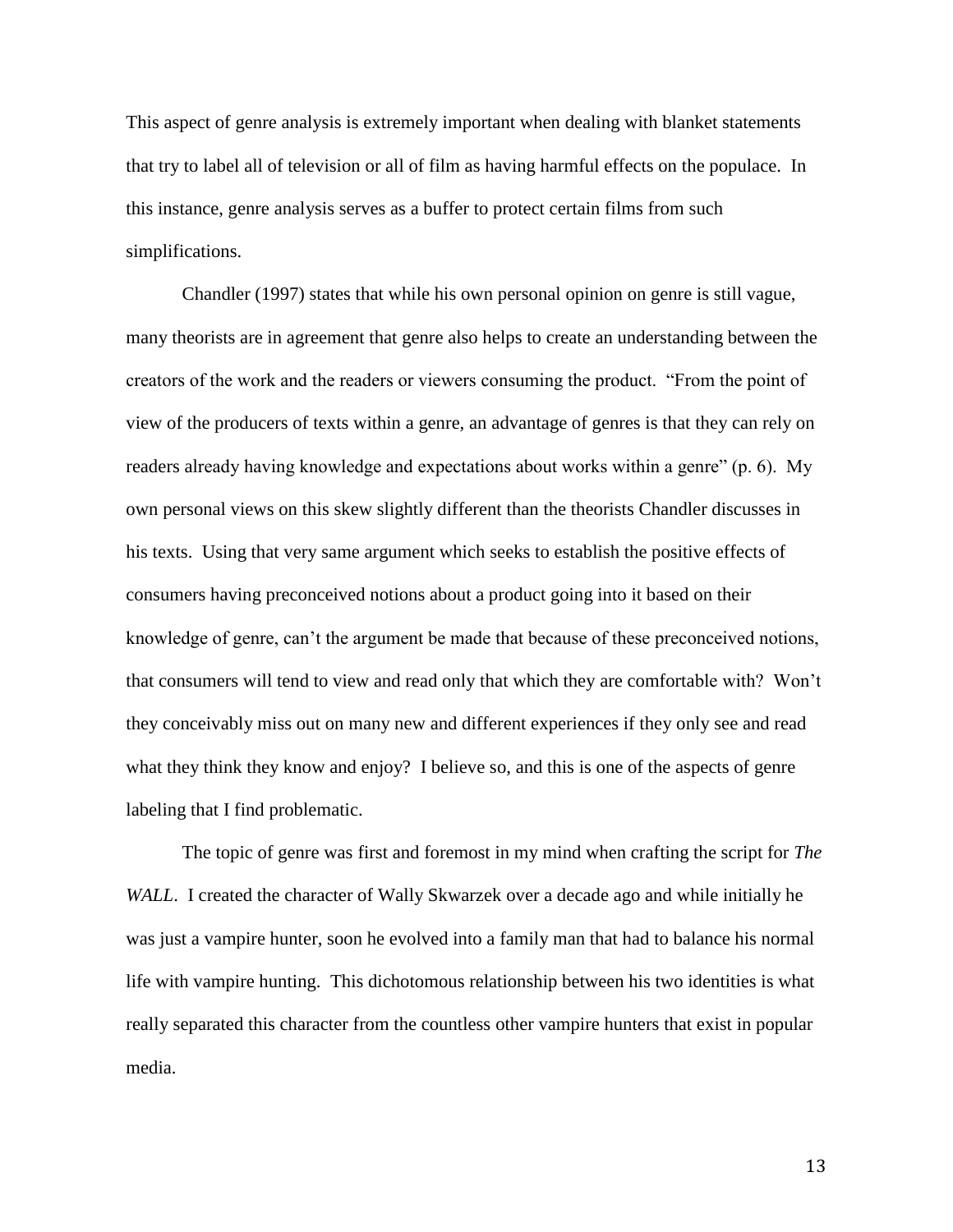#### 4. Genre Technique when applied to *The WALL*

With a character that is half family man, half vampire hunter, naturally the topic of genre came into play. Initial incarnations of *The WALL* had almost every genre in existence applied to it. From the drama of Wally dealing with his family, to the horror of vampires feeding on innocent people, to the comedy in Wally"s one-liners, to the action of several vampires at once attacking a vampire hunter, *The WALL* had a little bit of something for everyone.

For the purposes of the creative project, I made several changes to the Wally Skwarzek character for various reasons. First, I removed almost all action and horror elements from the original script. Since this creative project is a low budget film, although I like to refer to it as a no budget film, staging any elaborate fight scenes or vampire attacks would have proved especially difficult. Another reason this decision was made was to allow a deeper exploration of the character, Wally Skwarzek.

Within Wally's actions and comments in *The WALL*, there are at least three different genres as work. From the quick cut editing that provides Wally"s ridiculous comments with a dose of humor, to the drama in his random admission of guilt over what his life has become, to the tragedy of his realization that his family, and wife in particular, has moved on and he has lost them forever, *The WALL* is chock-full of different genres at work – sometimes all three at the same time. The 'action', while visibly absent except for the ending of the film, is driven by Wally"s dialogue. You know that this is a man struggling with his demons, and his often change of demeanor, sometimes at the drop of a hat, serve to propel the action forward to its climax.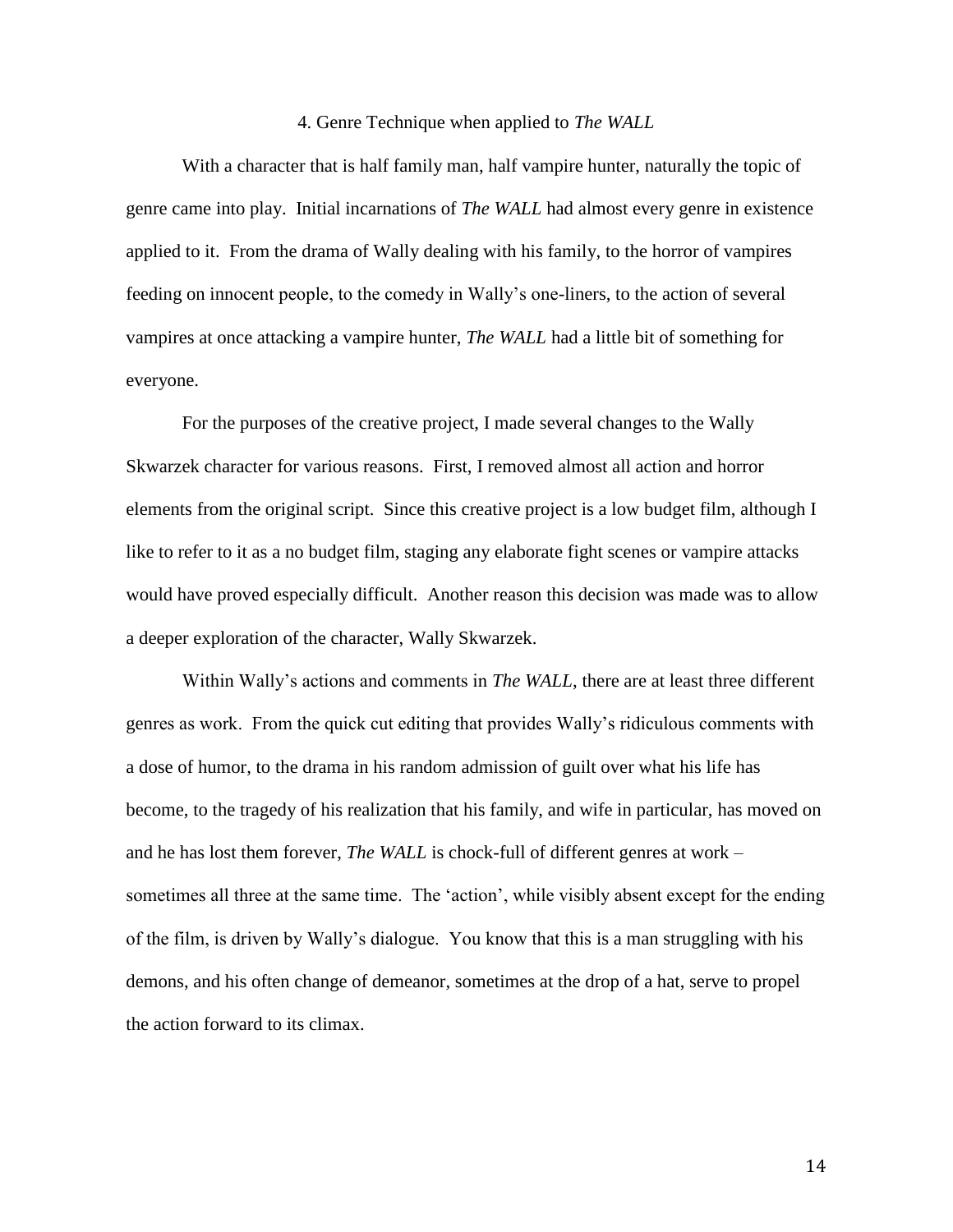#### 5. Found Footage & Editing Techniques

While there are many different genres at work in *The WALL*, there was also a decision to not only explore multiple genres, but to also explore different avenues of filmmaking as well. *The WALL* is a mockumentary, which serves to not only lampoon a certain genre of film and aspects of popular culture, but also to poke fun at the documentary format of filmmaking itself. *The WALL* is also a "found footage" film. The "found footage" film is thought to have been originated by experimental filmmaker Joseph Cornell in his 1936, 19 minute short film, *Rose Hobart* [\(http://en.academic.ru/dic.nsf/enwiki/139471\)](http://en.academic.ru/dic.nsf/enwiki/139471). This film was mixed with footage from Cornell"s film *East of Borneo* and several of his other films.

One of the newer "found footage" films that expertly utilizes this format is the J.J. Abrams produced *Cloverfield*. Roger Ebert (2008) describes *Cloverfield* as "an effective film, deploying its special effects well and never breaking the illusion that it is all happening as we see it" (p. 1). He commends the "found footage" approach to filmmaking, as well as the handheld camera that he dubs Queasy-Cam that really works to provide the feeling that a giant monster has really attacked New York.

*Cloverfield's* "found footage" approach to filmmaking is commended by critic Joshua Starnes (2008) for adding to the feeling of dread that the audience feels throughout *Cloverfield's* lean, 86 minute running time. "*Cloverfield*, the new thriller from mastermind J.J. Abrams (*Lost*) uses its style to focus clearly on its characters and the terrifying reality of being trapped in a horrible situation, producing a superior thriller that, despite running about ten minutes too long, is genuinely entertaining" (p. 1). While there is no real aspect of horror found in *The WALL*, I did try to make the audience feel like they were on this journey with not so much Wally, but the documentary filmmaker, James. Wally is meant to be a loud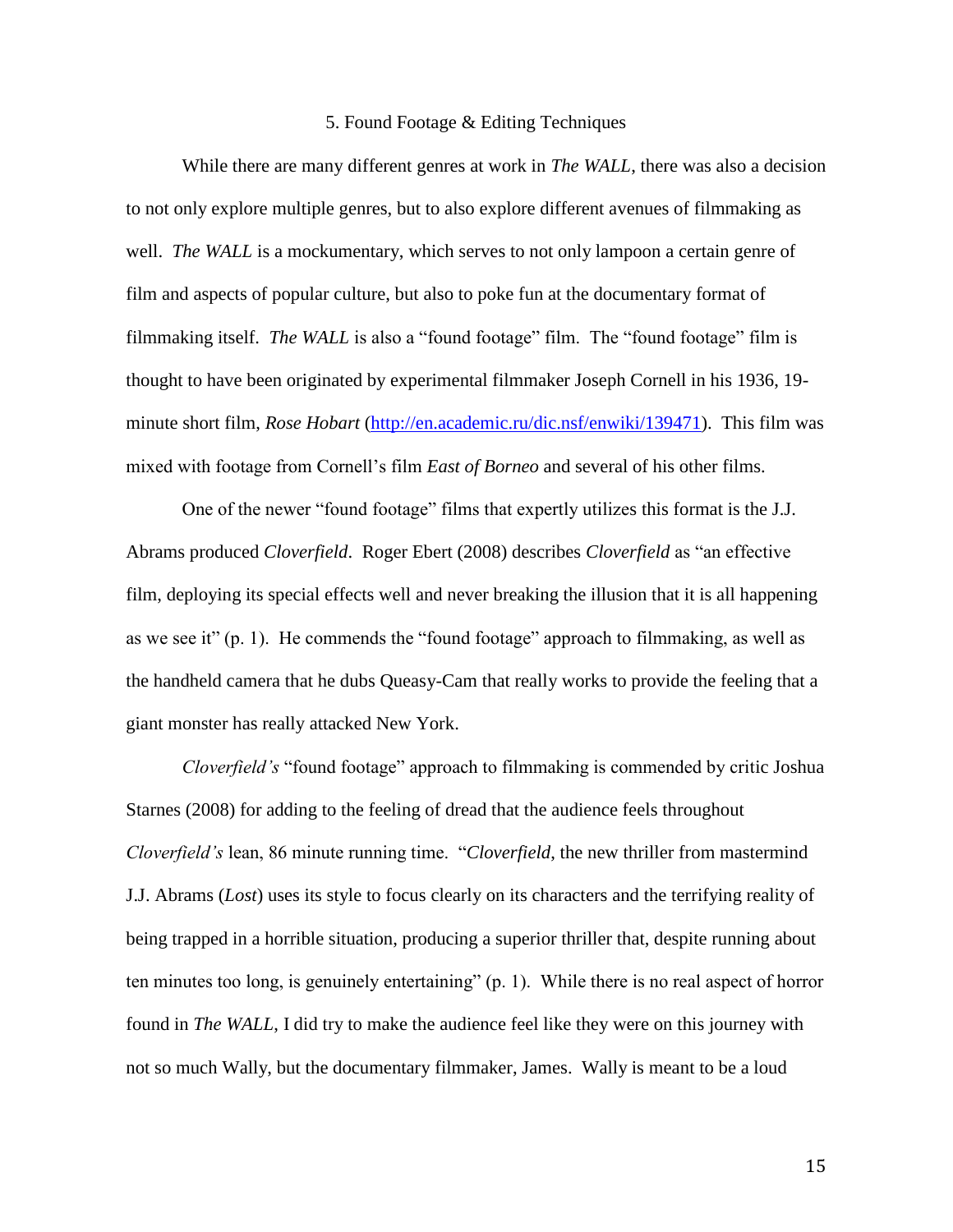mouthed braggart who is in such denial over his current state of affairs that the audience, just like James does in the film is supposed to just shake their heads at this man and go through all the same emotions that James does throughout *The WALL*; disgust, anger, horror, and even a bit of empathy as the reasons for why he acts this way come to light.

There are several different editing techniques that *Cloverfield* and other films of its type use to get across the "found footage" feel. When writing, filming, and especially editing *The WALL*, I attempted to utilize and enact several of these techniques myself, with varying degrees of success. There are several times during *Cloverfield* that footage filmed to look like it was recorded at a previous date randomly pops up when characters either fast forward or rewind footage of the events taking place during the scenes where the creature attacks. I took that approach and put a bit of a spin on it. Since at the end of my film the camera is presumably left by the dumpster for an undisclosed amount of time, anything could have happened to it to cause massive amounts of damage to the footage gathered during the making of the "documentary".

So with that in mind, I proceeded to edit out random clips from different points in the movie and insert them into scenes where they obviously don"t belong. For instance, in the beginning of the film, a three second clip of Wally talking to the camera plays, disrupting the opening credit sequence. This creates a random, but efficient bit of comedy that lets the audience know what they are in for; a "documentary" following a man claiming to be a vampire hunter that has somehow been severely damaged in the process of filming. By the end of the film, the audience is able to extrapolate the reason for the damaged quality of the footage by what they are shown on screen.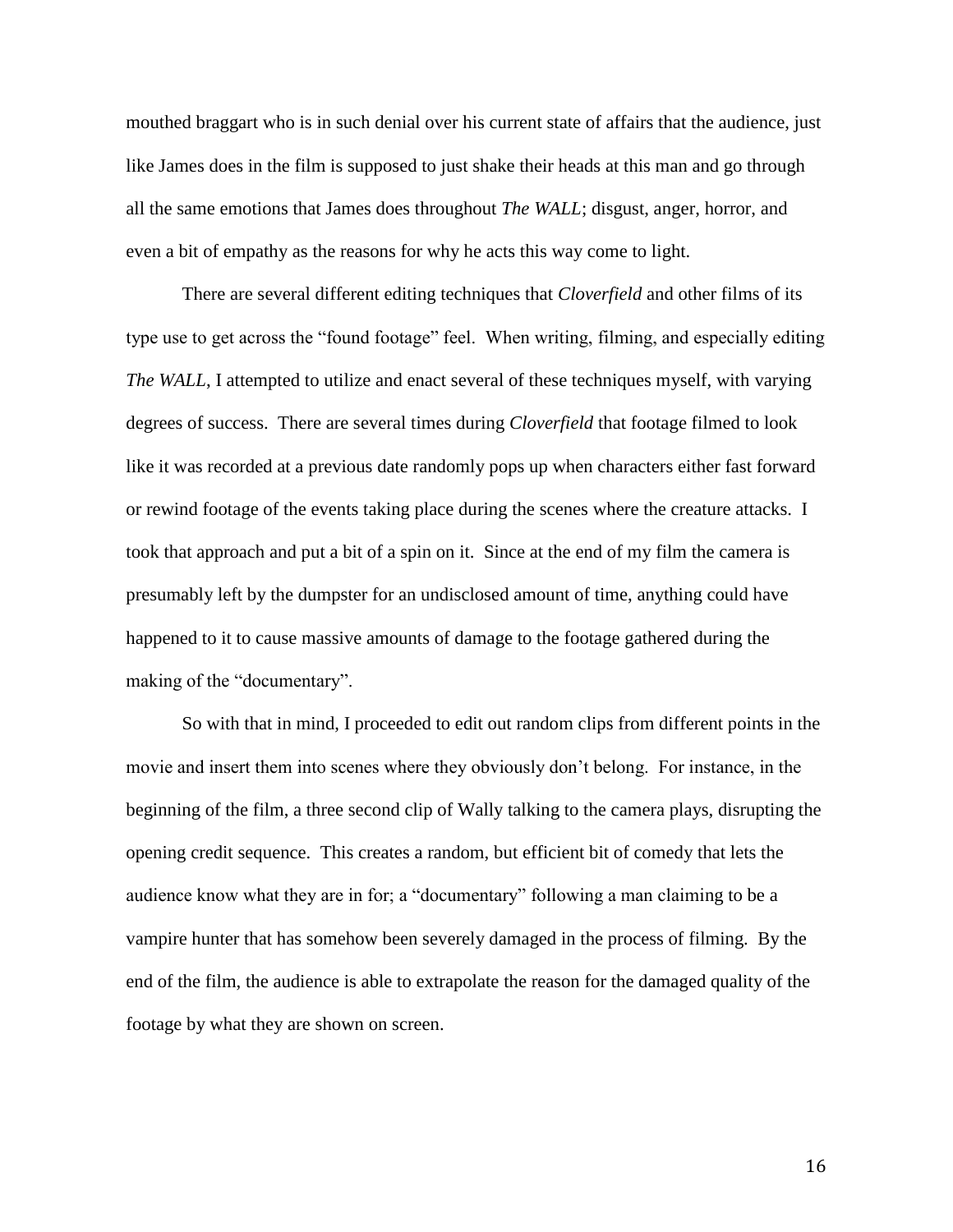Another technique used in *Cloverfield* to authenticate the "found footage" aspect of the film are the random jump cuts inserted throughout its running time, which gives it a disjointed, unedited feeling. This is where it gets complicated. While the presentation of *Cloverfield* and *The Wall* suggests that little to no editing was done whatsoever, both films are in direct contrast with the concept of continuity editing. However, the core concepts of continuity editing *also* fit into what both my film and *Cloverfield* were trying to accomplish. By that I mean while both films appear unedited, they are not as seamless as the definition of continuity editing dictates. According to Todd Berliner and Dale J. Cohen (2011), in their article in *Journal of Film & Video*, continuity editing is "a system of editing devices that establish a continuous presentation of space and time. For instance, in a classically edited movie, a character moving from left to right in one shot will, for purposes of continuity, likely be shown movie left to right in an [sic] immediately subsequent shot" (p. 45).

Films featuring continuity editing are usually major motion pictures that feature a very linear way of storytelling. And while films like *The WALL* and *Cloverfield* do tell a story in a linear fashion, they also feature seemingly random clips inserted in places they shouldn"t be and jump cuts that cut off the characters in mid-sentence and switch to a completely different scene. It is in this way that most "found footage" films contain the continuity editing technique while also at the same time completely turning the concept on its head. This leads me to suggest that films featuring this kind of non-continuity editing should bring cause for the existence of a hybrid form of continuity editing.

How successful *The WALL* is at suspending disbelief in viewers in terms of coming across as a piece of mostly unedited film depends on each individual who views it and how closely they look. While I believe that this creative project was able to adequately come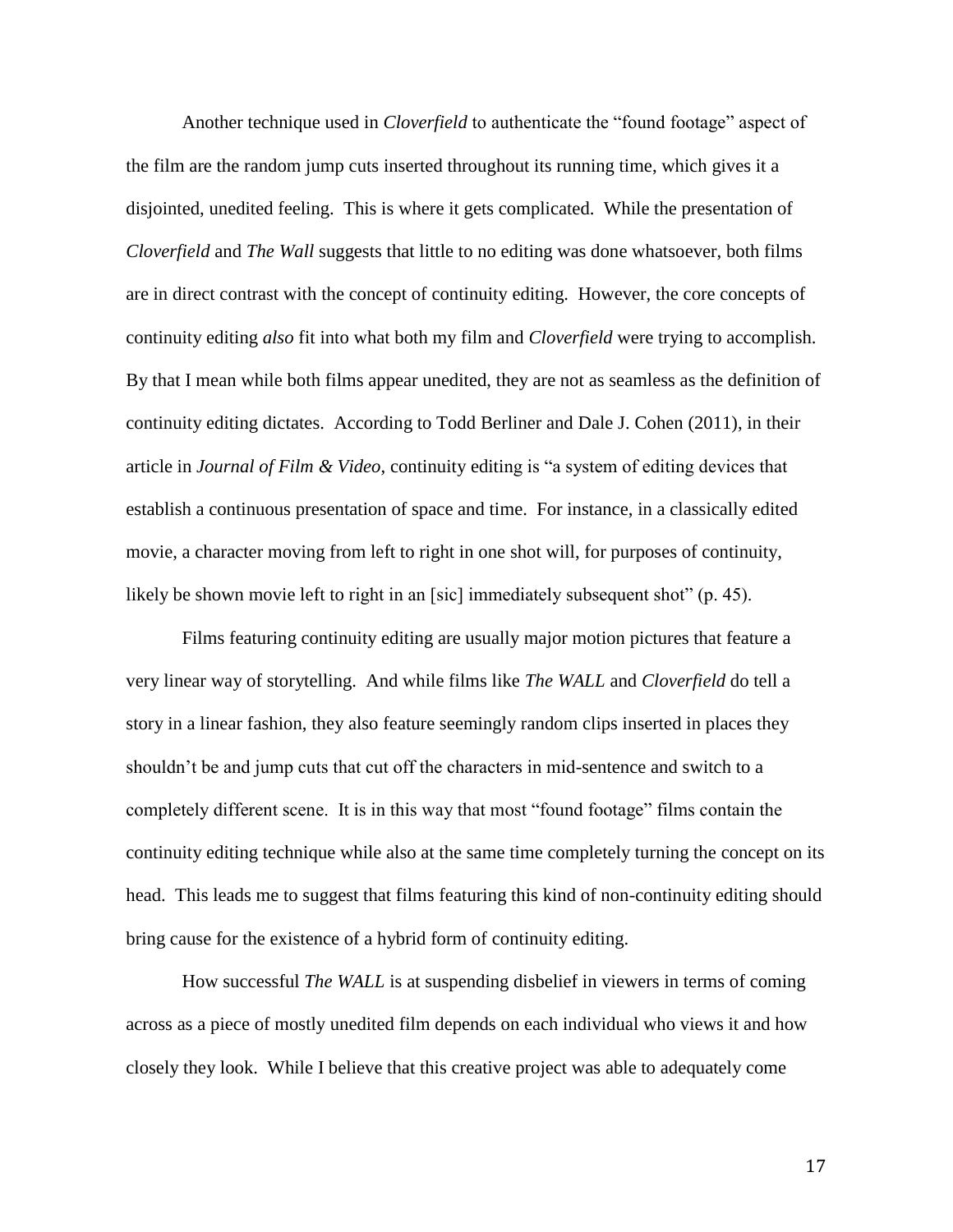across as a "found footage" film, I am not going to suggest that it is at the level of a film like *Cloverfield*. Films like *Cloverfield* and others like it such as *The Blair Witch Project*, *Rec*, or *Open Water* have much larger budgets, casts, and crew and are able to pull of the "found footage" approach more believably. A great deal of the credibility of *The WALL* lays with the concept of the footage becoming so severely damaged that the audience has to believe that the jump cuts and problems with the footage they are seeing as they watch the film all happened naturally. To further get this concept across, I also used several video filters to further suggest the severity of the damage and to give the film a lo-fi look which lends even more credibility to *The WALL* as a "found footage" film.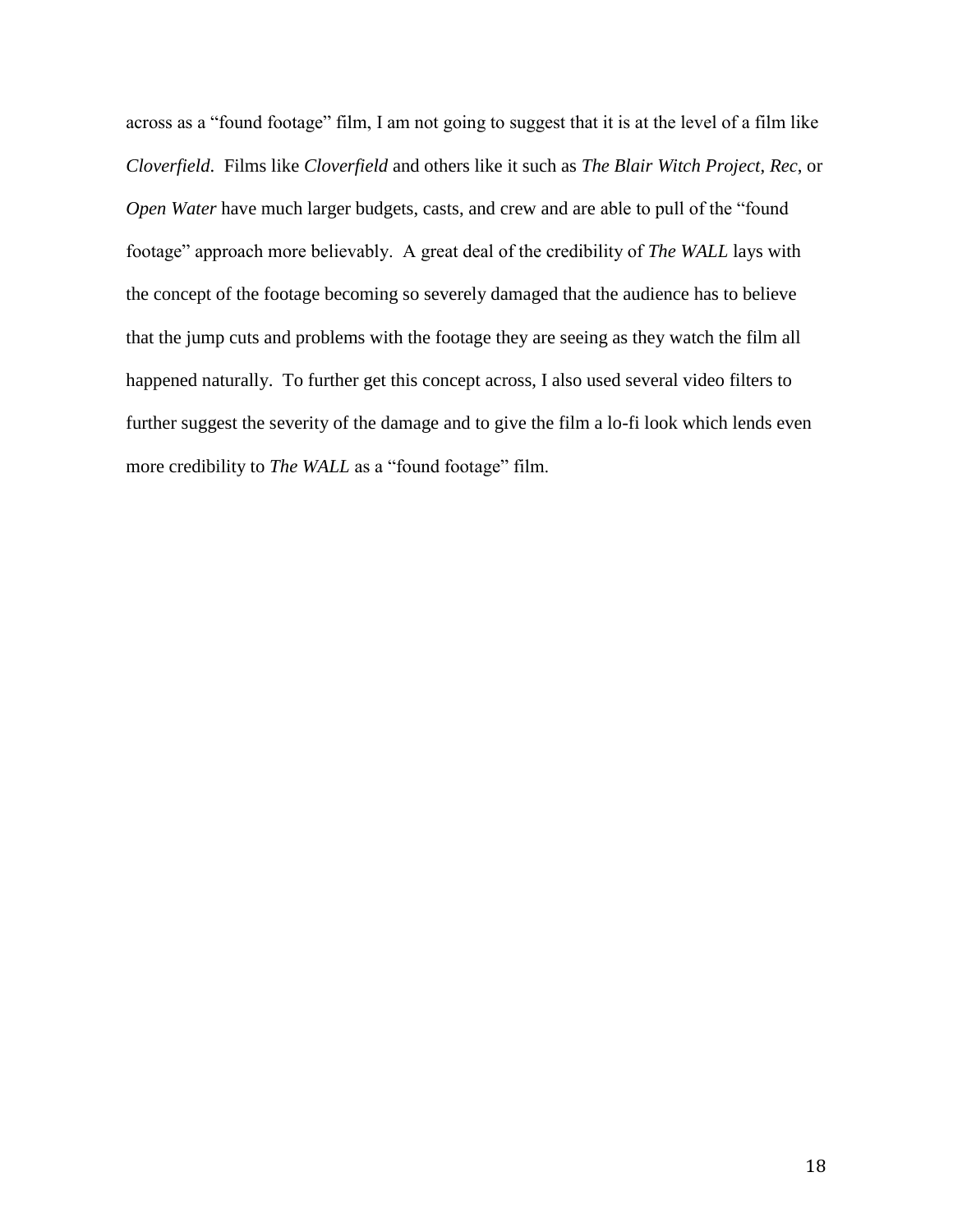#### 6. Conclusion

*The WALL* falls under many different genres, so choosing one to label it proved to be quite a difficult task. From the comedy, drama, and tragedy found in Wally"s behavior to the inherent horror that vampires bring to film, *The WALL* seeks to be the epitome of what a multi-genre film can be. However, if one genre were to be deemed the "main" or "core" genre, comedy would definitely be found to be more prominent throughout the film. This is especially true when taking into account the recent edits done to trim the running length down from 45 minutes to approximately 20 minutes.

These new edits serve to bring a faster paced, more random feeling to the footage and have created brand new comedic bits from previous footage that may have been intended to compel the audience to either feel disgust or bewilderment at what they are viewing. Based on everything researched for and discussed in this analysis, I am hesitant to officially label *The WALL* under one genre. However, if I were to choose one and was not provided the luxury of choosing multiple genres, comedy would undoubtedly be the main genre utilized in *The WALL*.

This idea of genre is at times both a necessity and a hindrance to not only film but other mediums that promote creativity as well. This analysis doesn"t suggest that the idea of genre labeling should be abandoned altogether, however, and hopefully in the future the lines between genre will continue to blur until more film theorists at least consider adopting the approach suggested in these pages.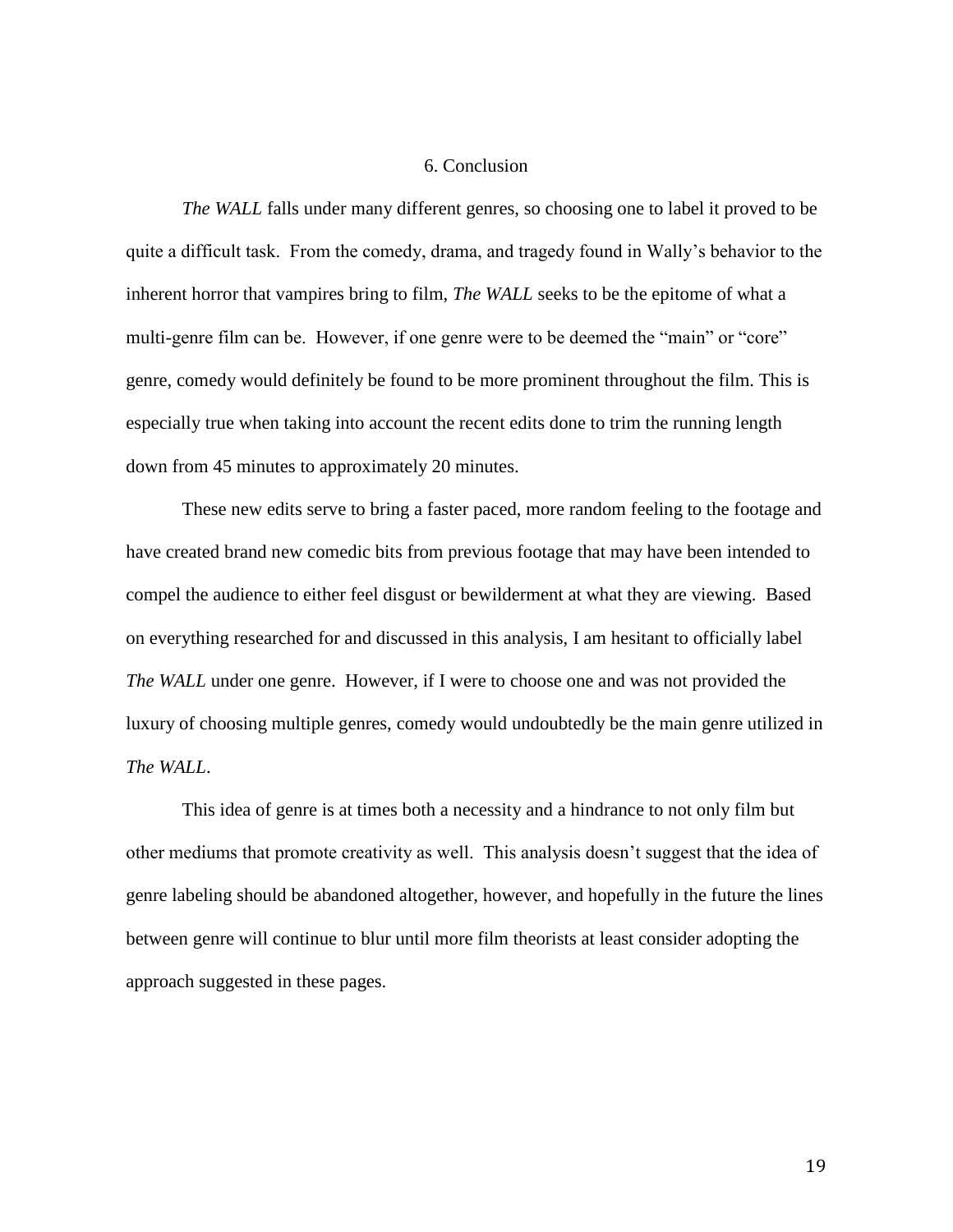#### References

Barker, H. (1997). *Arguments for a theatre*. Manchester: Manchester University Press.

Berliner, T., Cohen, D.J. (2011). The Illusion of continuity: Active perception and the classical editing system. *Journal of Film & Video*, *63*, 44-63.

Bumbray, C. (2010, April 16). *REVIEW: KICK-ASS*.

Retrieved from http://www.joblo.com/movie-news/review-kick-ass

- Bunch, S. (2009, May 1). Movie review: "X-Men origins: Wolverine". *The Washington Times*. Retrieved from http://www.washingtontimes.com/news/2009/may/01/moviereview-x-men-origins-wolverine/
- Carle, C. (2008, May 22). *Postal Review: Uwe Boll's audacious shockfest is a button pusher, but is it good?*

Retrieved from http://movies.ign.com/articles/876/876202p1.html

- Chandler, D. (1977). *An introduction to genre theory*. Retrieved from http://faculty.washington.edu/farkas/TC510/ChandlerGenreTheory.pdf
- Ebert, R.J. (2008, January 17). Cloverfield. *Chicago Sun-times*. Retrieved from http://rogerebert.suntimes.com
- Ebert, R.J. (1996, January 19). From dusk till dawn. *Chicago Sun-times*. Retrieved from http://rogerebert.suntimes.com
- Ebert, R.J. (2004, September 24). Shaun of the dead. *Chicago Sun-times*. Retrieved from http://rogerebert.suntimes.com
- Staiger, J. (1997). Hybrid or Inbred: The Purity Hypothesis and Hollywood Genre History. *Film Criticism*, 22, 5-20.